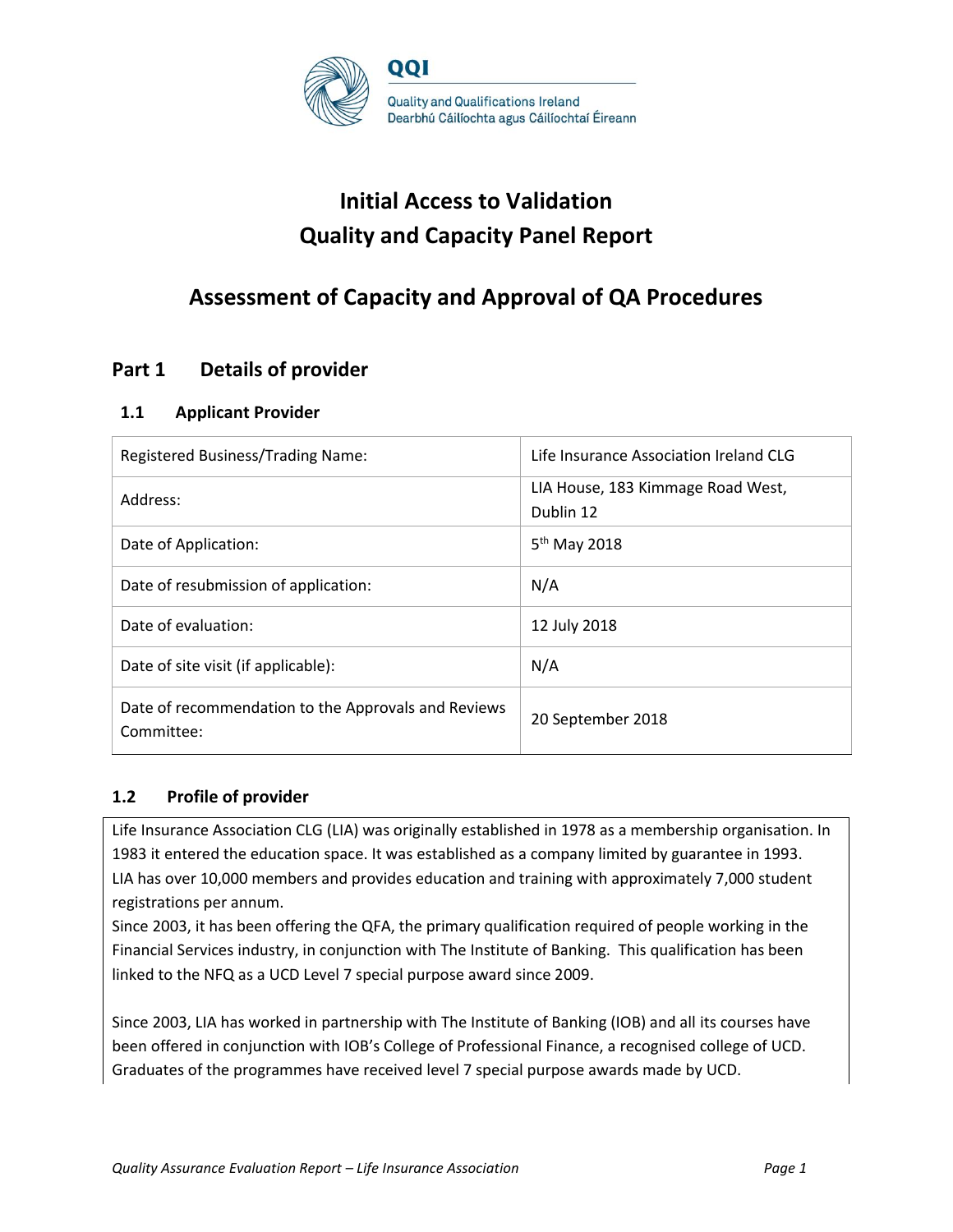

Since the introduction in 2006 of Minimum Competency Requirements (MCR) by the Central Bank, LIA has been providing a suite of courses, recognised by the Central Bank of Ireland (CBI), to meet the MCR

LIA is now requesting validation of these courses from QQI independently of IOB. This initiative arises because of recent UCD regulations introduced to prevent 'serial franchising' of programmes i.e. delivery of UCD awarded programmes by providers more than one remove from UCD itself.

In taking this step, LIA is seeking to take full responsibility for its programmes and the associated NFQ awards and to become independent of IOB in terms of the quality assurance and academic governance of its educational activities.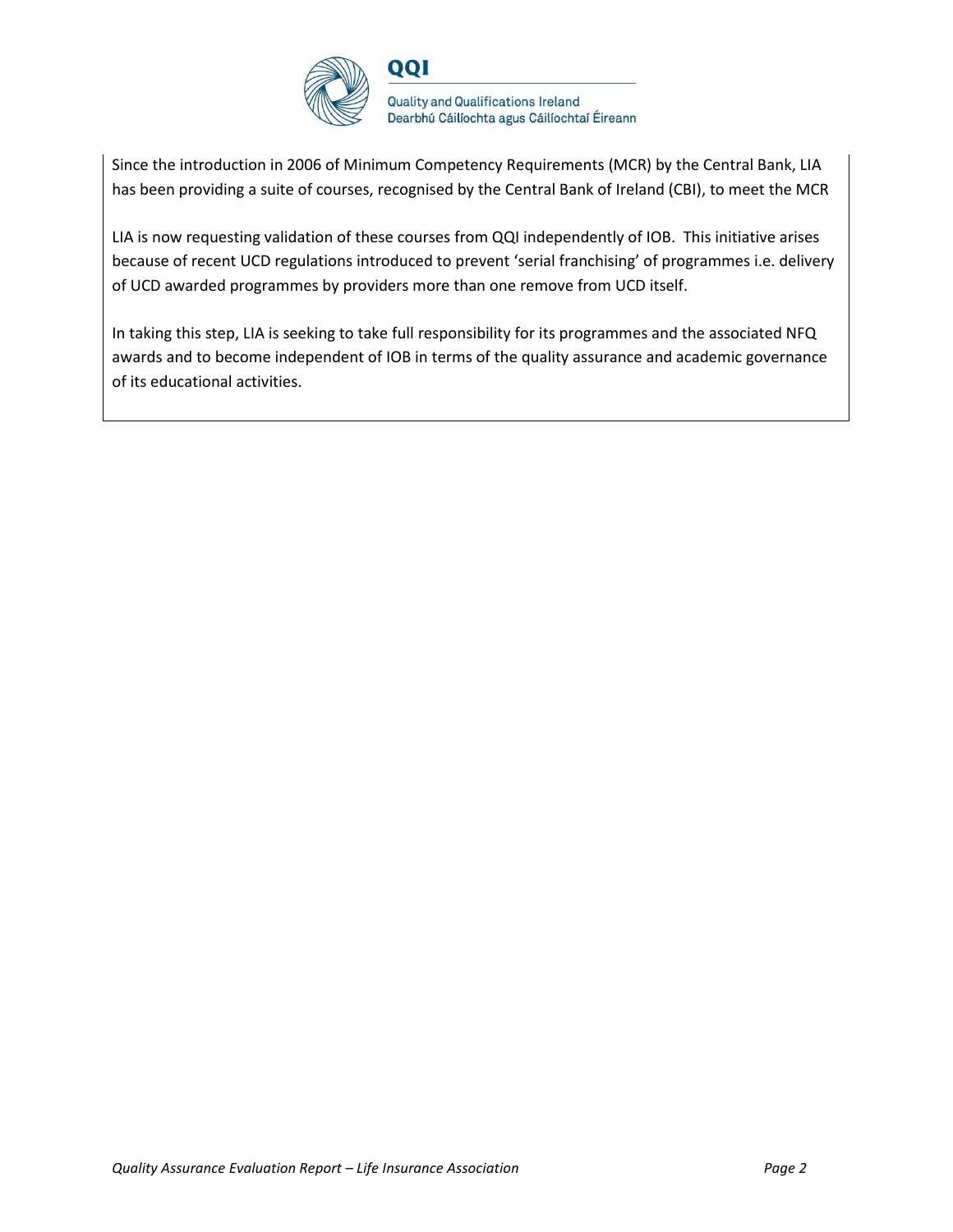

## **Part 2 Panel Membership**

| Name                                | Role of panel member                        | Organisation                                                    |
|-------------------------------------|---------------------------------------------|-----------------------------------------------------------------|
| Dr. Marion Palmer                   | Chair                                       | Former Head of Department of Technology<br>and Psychology, IADT |
| Mr. Hugh McBride                    | Secretary / SME                             | Senior Lecturer in Business, GMIT                               |
| Prof. Brian O'Kelly                 | <b>SME</b>                                  | Professor of Finance, DCU                                       |
| Prof. Pauline Weetman<br><b>SME</b> | Emeritus Professor of Accounting, Edinburgh |                                                                 |
|                                     |                                             | University                                                      |
| Prof. Grainne Conole                | <b>SME</b>                                  | DCU - visiting Professor.                                       |
| Mr. Noel Cunningham                 | Industry                                    | New Era Support Ltd                                             |
| Mr. Patrick Mangan                  | <b>Student</b>                              | Zurich Insurance plc.                                           |

## **Part 3 Findings of the Panel**

### **3.1 Summary Findings**

The panel is of the view that LIA, a successful and respected professional body with extensive experience in programme delivery and examining, has the potential to become a provider of validated programmes. However, it considers that LIA's governance and other processes need significant further development before they would be deemed strong enough successfully to replace the quality assurance infrastructure previously provided through IOB.

Therefore, the recommendation of the panel is to refuse approval of the application but with recommendations to the provider for changes to its application. The panel would welcome a revised application for consideration within six months of QQI's decision on this report's findings.

### **3.2 Recommendation of the panel to Approvals and Reviews Committee of QQI**

The panel advises QQI that it refuses this application for approval but with recommendations, (listed in Part 6 of this report). This will enable LIA to revise its application and resubmit for approval within six months of the formal decision made by QQI.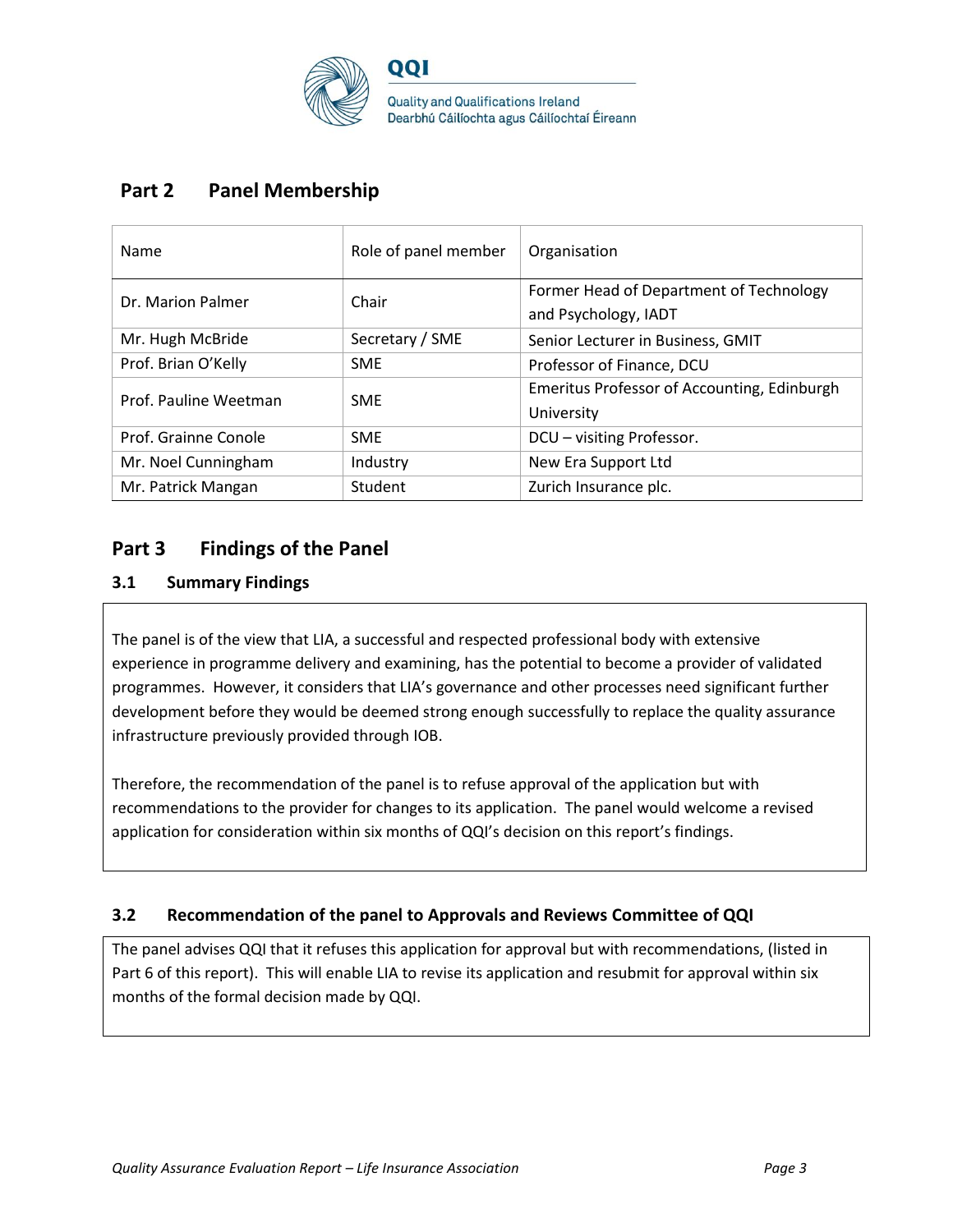

## **Part 4 Evaluation of provider capacity**

### **4.1 Legal and compliance requirements:**

- *4.1.1(a) Criterion: Is the applicant an established Legal Entity who has Education and/or Training as a Principal Function?*
- *4.1.2(a) Criterion: Is the legal entity established in the European Union and does it have a substantial presence in Ireland?*
- 4.1.3(a) **Criterion:** *Are any dependencies, collaborations, obligations, parent organisations, and subsidiaries clearly specified?*
- *4.1.4(a) Criterion: Are any third-party relationships and partnerships compatible with the scope of access sought?*
- 4.1.5(a) **Criterion:** *Are the applicable regulations and legislation complied with in all jurisdictions where it operates?*
- 4.1.6(a) **Criterion:** *Is the applicant in good standing in the qualifications systems and education and training systems in any countries where it operates (or where its parents or subsidiaries operate) or enrols learners, or where it has arrangements with awarding bodies, quality assurance agencies, qualifications authorities, ministries of education and training, professional bodies and regulators.*

#### **Findings**

#### *Does the provider's application provide evidence that these criteria have been met?*

The documentation and supporting evidence provided by LIA in its application was more than adequate in assuring the panel of its legal standing and good reputation both within the financial services industry and with its partners in education provision i.e. IOB.

#### *Where criteria are not met, please identify and state the reason(s) why.*

N/A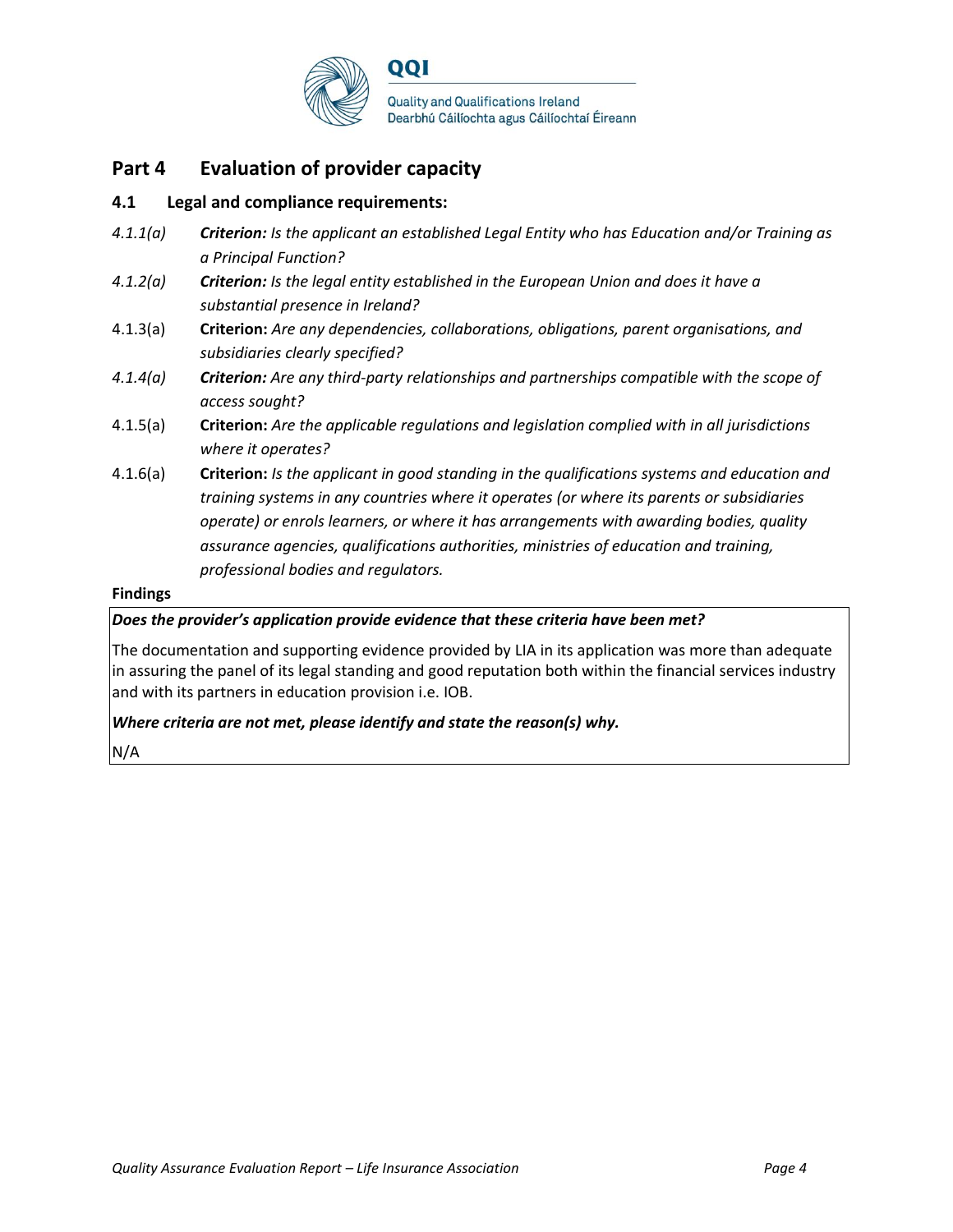

#### **4.2 Resource, governance and structural requirements:**

- 4.2.1(a) **Criterion:** *Does the applicant have a sufficient resource base and is it stable and in good financial standing?*
- 4.2.2(a) **Criterion:** *Does the applicant have a reasonable business case for sustainable provision?*
- 4.2.3(a) **Criterion:** *Is the applicant fit-for-purpose governance, management and decision-making structures in place?*
- 4.2.4(a) **Criterion:** *Are there arrangements in place for providing required information to QQI?* **Findings**

#### *Does the provider's application provide evidence that these criteria have been met?*

4.2.1 / 4.2.2 The information supplied by LIA demonstrated a very sound resource base which is sustainable and capable of growth.

LIA has invested in new IT infrastructure and committed to further develop it to meet requirements of QQI validation.

The Board of Directors has considered succession issues and three years ago appointed a deputy CEO. The senior management are also seeking to ensure coverage of critical responsibilities by requiring managers to cover roles and take additional responsibilities through rotation.

#### *Where criteria are not met, please identify and state the reason(s) why.*

4.2.3 / 4.2.4 While there were no questions about LIA's corporate governance, the panel had significant concerns about the structures and systems for academic governance.

The panel recognised that this is a new role for LIA and that a lot of work has already been completed. LIA demonstrated a willingness to adapt to its new responsibilities as an independent provider of higher education and training, but there is a need for further development and clarity.

- The composition of the Academic Council and its relationship to both the Senior Executive Team and the Board of Directors needs to be clarified.
- While all the application documentation refers to a Chief Academic Officer, it became clear during the panel meeting that a Registrar is to be appointed with a role different to that of the CAO. It is important that a new application for approval should more definitely describe the role of Registrar.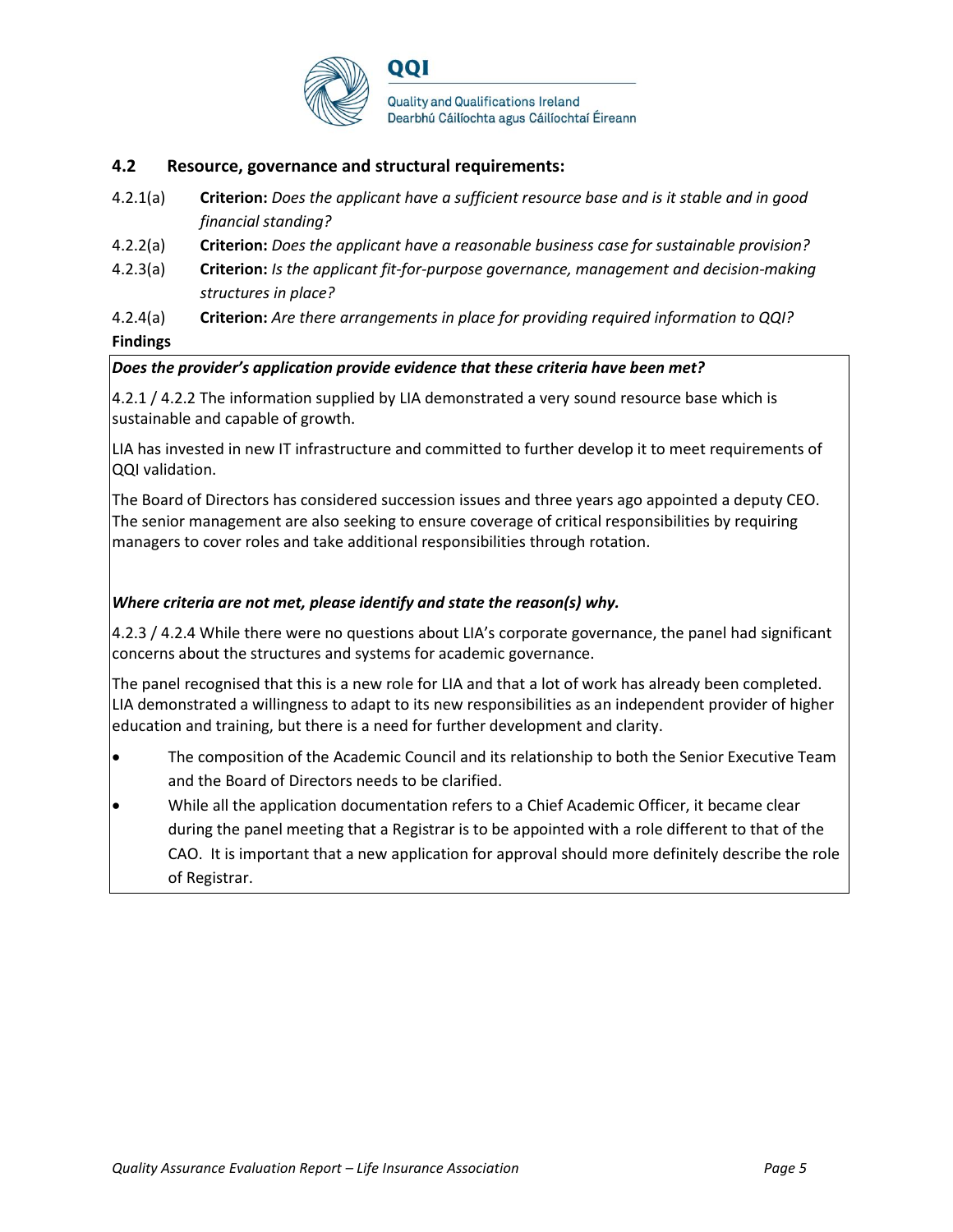

#### **4.3 Programme development and provision requirements:**

- 4.3.1(a) **Criterion:** *Does the applicant have experience and a track record in providing education and training programmes?*
- 4.3.2(a) **Criterion:** *Does the applicant have a fit-for-purpose and stable complement of education and training staff?*
- 4.3.3(a) **Criterion:** *Does the applicant have the capacity to comply with the standard conditions for validation specified in Section 45(3) of the Qualifications and Quality Assurance (Education and Training) Act (2012) (the Act)?*
- 4.3.4(a) **Criterion:** *Does the applicant have the fit-for-purpose premises, facilities and resources to meet the requirements of the provision proposed in place?*
- 4.3.5(a) **Criterion:** *Are there access, transfer and progression arrangements that meet QQI's criteria for approval in place?*
- 4.3.6(a) **Criterion:** *Are structures and resources to underpin fair and consistent assessment of learners in place?*
- 4.3.7(a) **Criterion:** *Are arrangements for the protection of enrolled learners to meet the statutory obligations in place (where applicable)?*

#### **Findings**

#### *Does the provider's application provide evidence that these criteria have been met?*

4.3.1 Yes. LIA is a very experienced provider and examining body. It is well recognised as such within the industry and by academics in the field.

4.3.3 Yes. LIA has procedures for Access, Transfer and Progression and has evidenced its wherewithal to provide Protection for Learners on QQI validated programmes.

4.3.4 Yes – appropriate to its model of programme delivery. LIA currently delivers most of its programme material online with regional lectures in rented facilities. While its online platform has scope for improvement, there was nothing emerging to indicate facilities are inadequate for current programmes.

4.3.5 The panel was concerned about the entry requirements for the proposed NFQ Level 7 programmes and the implications of same for quality assurance of the programmes. This would be an issue in programme development and management.

4.3.6 Yes – As an examining body, LIA is experienced and respected in its assessment activities. It devotes significant resources and expertise to the quality assurance of assessment.

4.3.7 Yes. Documentary evidence was supplied of insurance-based protection for learners on any programmes to be validated by QQI.

#### *Where criteria are not met, please identify and state the reason(s) why.*

4.3.2 Although the academic staff complement appears strong and stable, the nature of the lecturers' contracts was a cause for concern for the panel. While it is recognised that part-time lecturers bring with them the benefits of current industry participation as well as programme knowledge, it is important that LIA demonstrate that contract employees are staff of an equal academic footing to other staff with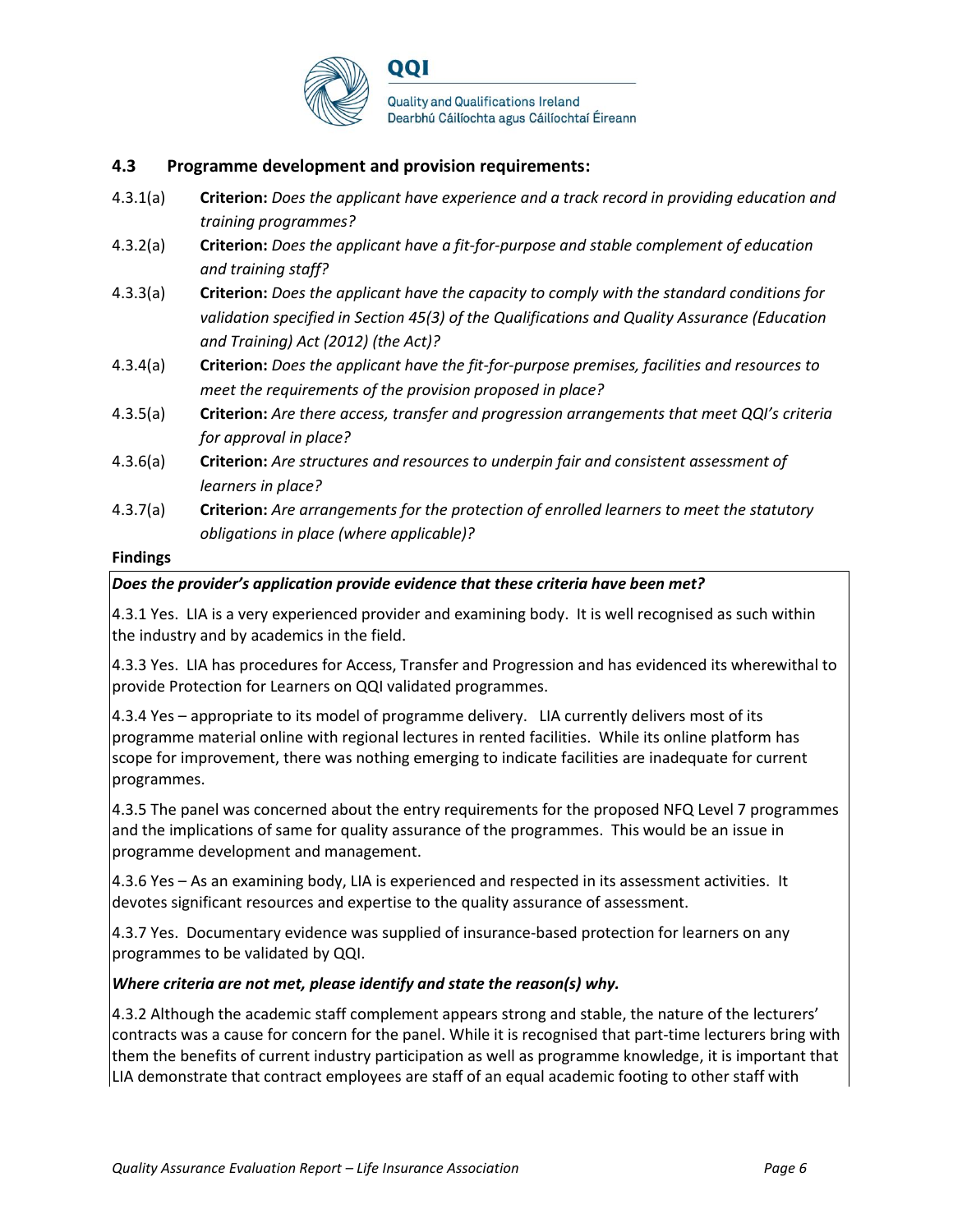

stronger employment rights. It would be appropriate that roles with significant academic responsibility e.g. Programme Manager(s) and Registrar, would be filled by LIA staff rather than contractors.

### **4.4 Overall findings in respect of provider capacity to provide sustainable education and training**

The panel finds that LIA is a reputable and sustainable organisation with the capacity and *potential* to become a provider of QQI validated higher education and training programmes.

For the potential to be realised, the panel recommends:

- a review of the academic structures
- the appointment of a Registrar in advance of delivery of any validated programme, if not before.
- the clear demarcation of the academic and business elements of LIA
- the employment as staff of key academics.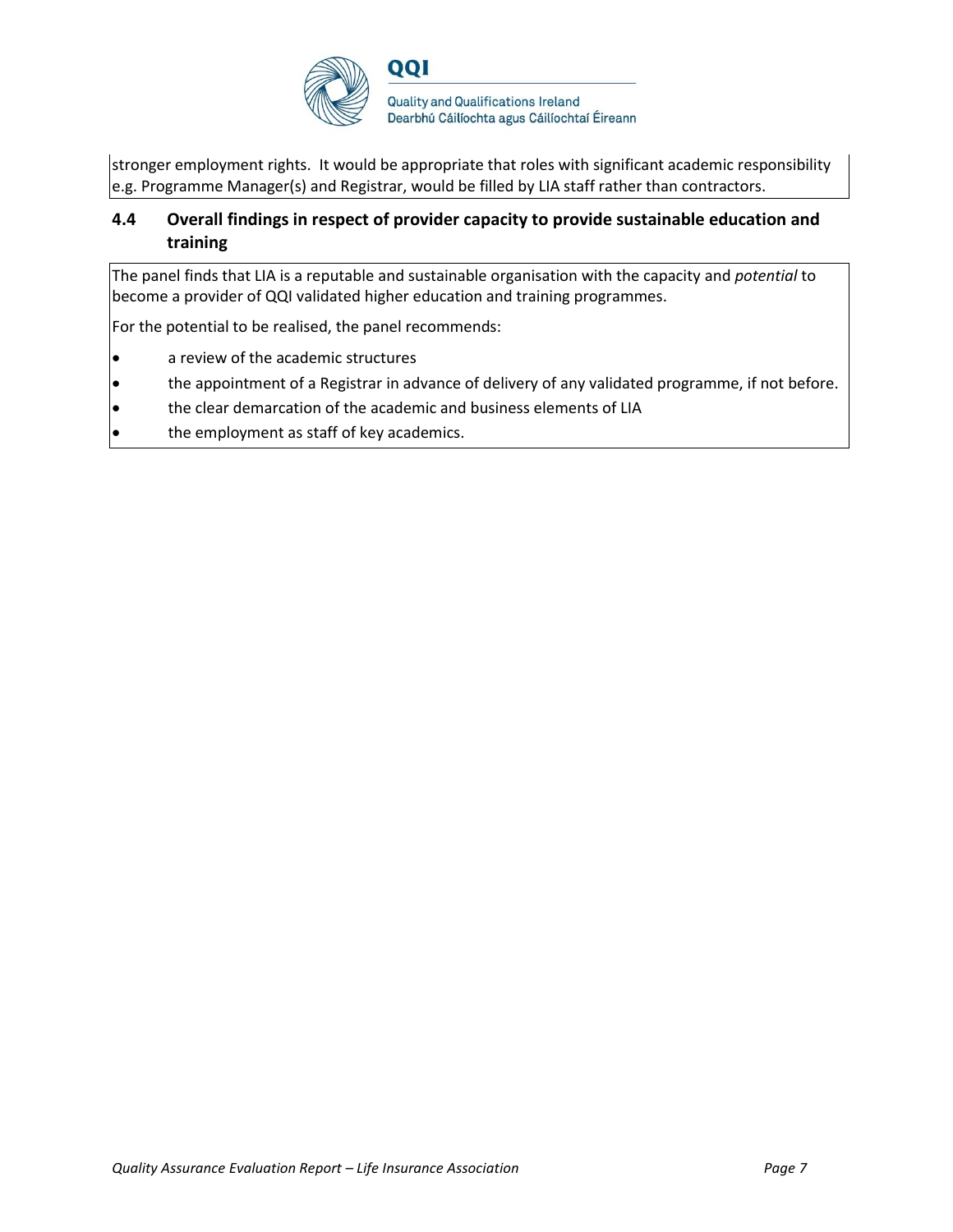

## **Part 5 Evaluation of draft QA Procedures submitted by Life Insurance Association**

*The following are the panel's findings following evaluation of Life Insurance Association's quality assurance procedures against QQI's Core Statutory Quality Assurance Guidelines (April 2016). This section of the report follows the structure and referencing of the guidelines.* 

#### **1 GOVERNANCE AND MANAGEMENT OF QUALITY**

- LIA has existing QA appropriate to its current role. It recognises the need to replicate on an appropriate scale the current IOB governance committees and functions in which it has been a participant up to now.
- The panel was concerned about the lack of clear demarcation of the academic and business governance in LIA. This primarily related to the autonomy of the Academic Council (AC). The AC needs to report directly to the Board of Directors which in turn needs to include the relevant skillsets to work with those reports.
- LIA confirmed that the membership of the AC will be updated to include more stakeholders, including an external academic advisor. It also confirmed that there are to be new nominations to the Board of Directors this year, which can include academics.
- While there is no designated Registrar in the current LIA documentation, much of that role is assigned to the Chief Academic Officer who, in the documentation, is also heavily involved in LIA programmes.
- The panel welcomed LIA's stated intention to, if validated, appoint a Registrar and made clear the necessity to have Registrar and Programme Manager roles which can, with authority, represent programmes and learners.
- It is important that the Registrar is independent of the programmes and the CEO and can act unhindered by either.
- The provider should map out the academic structure, showing the functional and reporting inter-relationships of the various components.
- The role of a programme board(s) in respect of overall quality assurance needs to be clarified.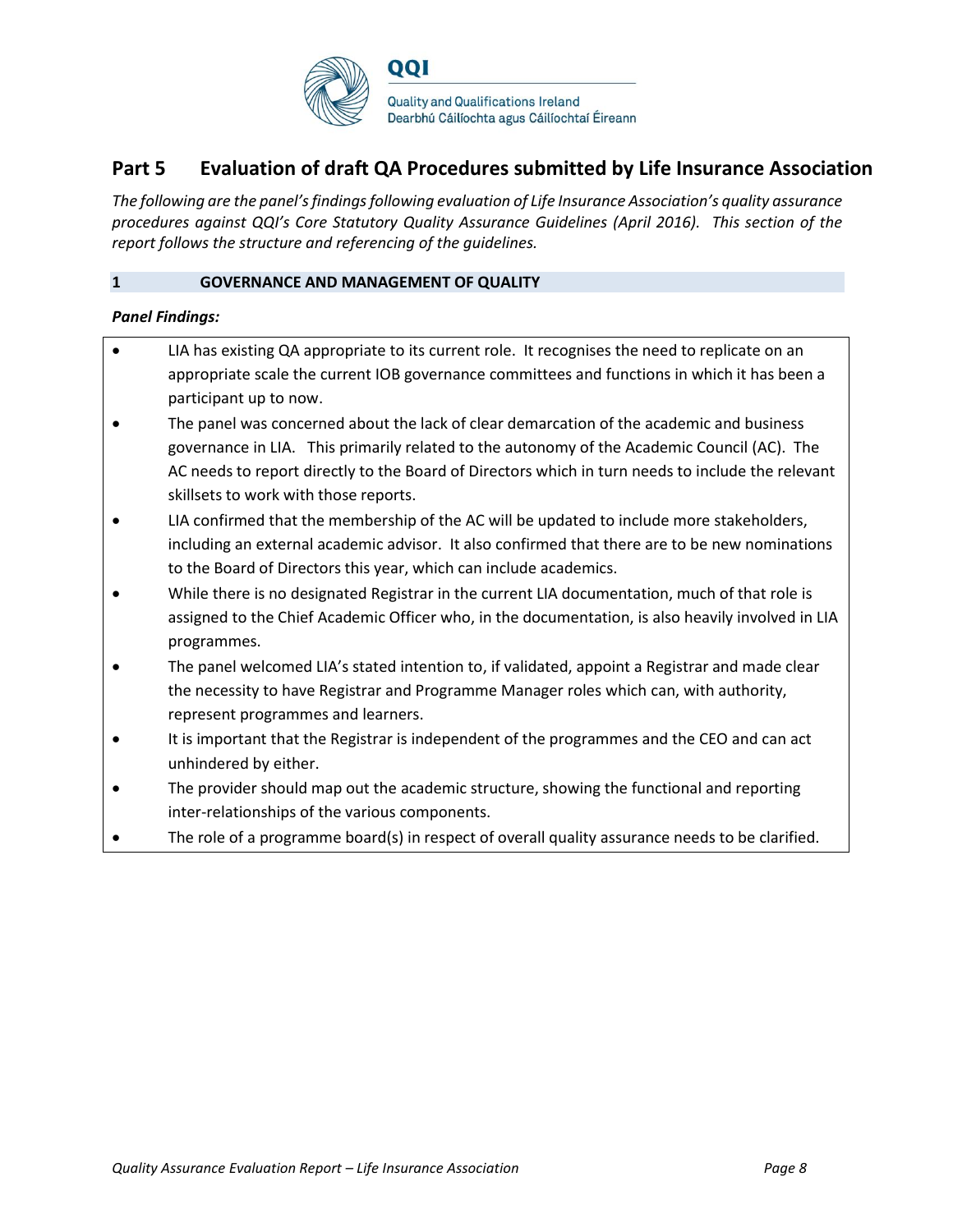

#### **2 DOCUMENTED APPROACH TO QUALITY ASSURANCE**

#### *Panel Findings:*

| LIA's documentation shows a commitment to quality within its current remit as provider and |
|--------------------------------------------------------------------------------------------|
| examining body under the umbrella quality assurance infrastructure of IOB.                 |

- The QA manual needs revision to reflect the proposed academic structures, especially in relation to the Registrar and Academic Council.
- The QA manual needs to demonstrate clear references to the relevant QQI Guidelines and should show more clearly how each section of the Guidelines is addressed by their QA policies and practices.
- There should be clear policy statements for each of the sections in QQI's Core, Topic and Sector Guidelines which are relevant to LIA's proposed context and scope of provision.
- The Quality and Standards Committee of IOB is not currently reflected in the LIA structures. It needs to be clear whether that committee's role will be dispersed or is missing.

#### **3 PROGRAMMES OF EDUCATION AND TRAINING**

- LIA has a very defined scope of provision based on its current offering and has no intentions to extend that scope.
- The panel commended the recognition and reputation of the current programmes and the quality of the students' learning materials.
- Programmes are updated annually to reflect changes in regulatory or revenue practices. Learner and industry feedback is facilitated through member surveys and feedback systems.
- The role and responsibilities of programme manager should be considered by LIA.
- Currently programmes are managed by authors who coordinate the module writers. The ongoing management of programmes through a programme board(s) is unclear in the documentation. The composition, coordination and reporting of a programme board(s) need to be set out more clearly in the QA documentation.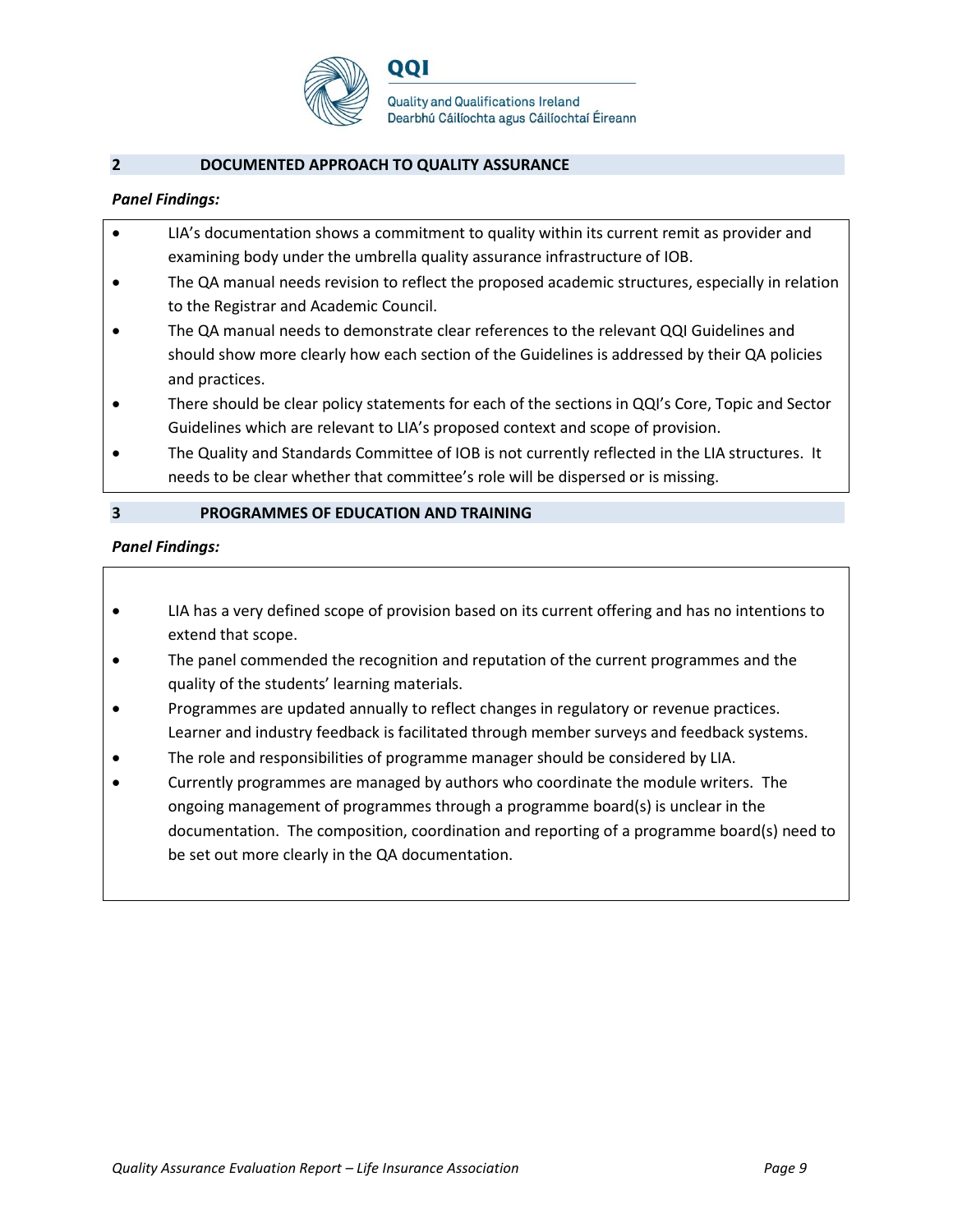

**Quality and Qualifications Ireland** Dearbhú Cáilíochta agus Cáilíochtaí Éireann

#### **4 STAFF RECRUITMENT, MANAGEMENT AND DEVELOPMENT**

#### *Panel Findings:*

- The demarcation between the business and academic work of the provider was unclear. The number and role of academic staff was also unclear. While it was recognised that there are benefits associated with having contracted lecturers who are also industry practitioners, it was the panel opinion that key academic staff with specific quality assurance responsibilities should have the employment status of 'staff'.
- LIA does invest in the continuous professional development of lecturers, who meet regularly together and with module authors. As practitioners in the industry themselves, lecturers are required to take professional CPD also which is of benefit to the programmes.
- The panel recommended continued and extended training for authors, lecturers and correctors in the use of on line materials and content delivery systems and also in organisational QA processes.
- Lecturers' performance in content delivery is monitored by LIA through learner feedback and the use of 'mystery students'. The management and deployment of mystery students may need to become part of the monitoring role of the programme manager / programme board.

#### **5 TEACHING AND LEARNING**

- The provider has a specific teaching and learning approach that suits the learners, most of whom are working in the financial services industry. The approach is didactic and directed with a combination of face-to-face and online resources. Student independent learning is required and there is little or no student interaction outside the face-to-face sessions, other than intracompany study groups
- The model of teaching and learning is more clearly described as part-time distance learning rather than blended learning as stated in the application. It was suggested by the panel that the provider state its model clearly and own it.
- The panel recommended, and LIA accepted, the need for a more extensive library facility than is currently provided.
- A generic policy on balancing of workload between directed and self-directed learning needs to be developed that can be applied to the process of module development.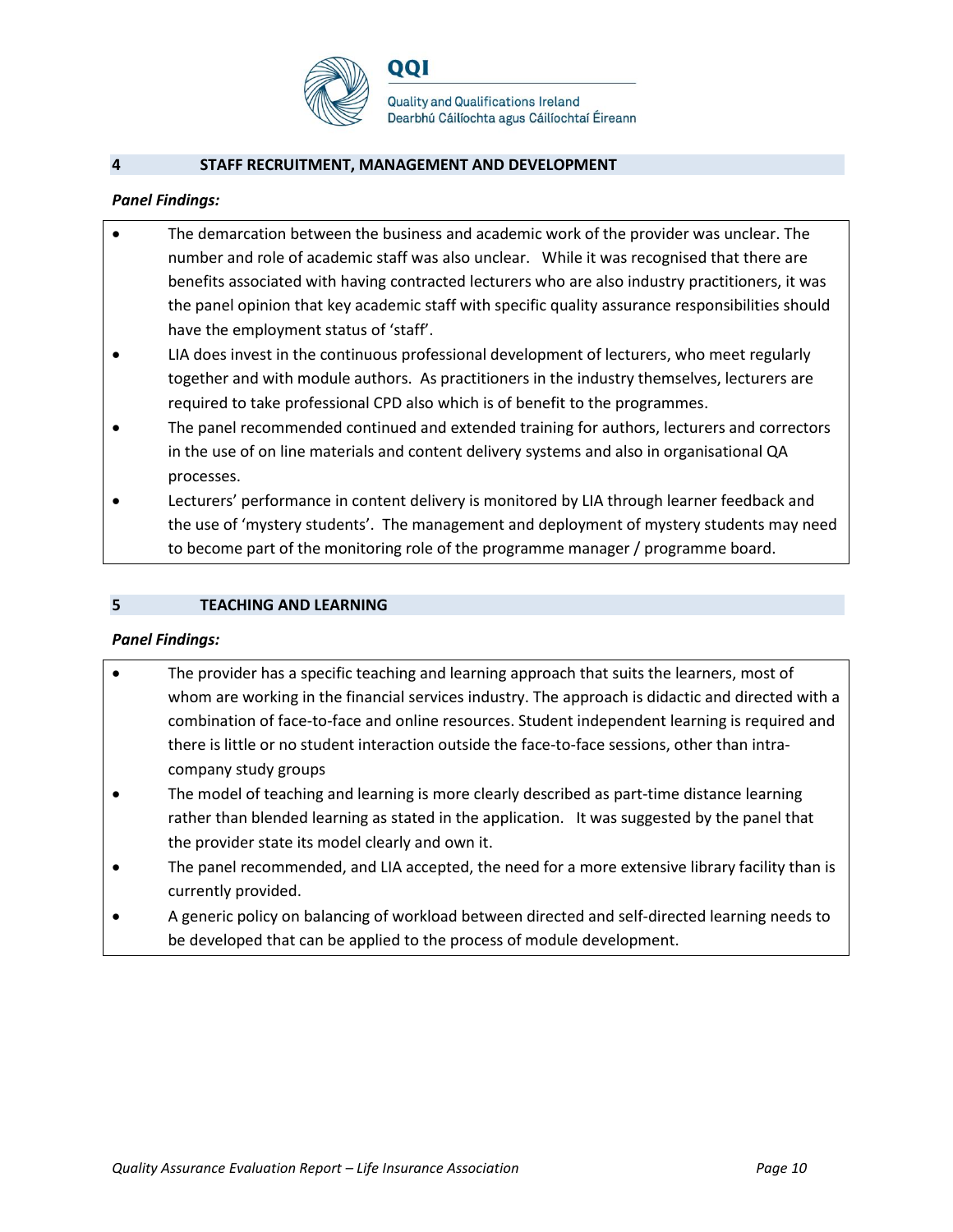

001

**Quality and Qualifications Ireland** Dearbhú Cáilíochta agus Cáilíochtaí Éireann

#### **6 ASSESSMENT OF LEARNERS**

#### *Panel Findings:*

- The assessment of learners is through examinations as is required by the Central Bank of Ireland Minimum Competency Code. It is clear, and the associated processes are clear.
- The role of academic staff in the development and correction of the exams and how they relate to programme and module learning outcomes needs to be clarified and appropriate policies defined.
- While the importance of maintaining existing levels of confidence in the programmes is recognised by the panel, it recommends that LIA consider using alternative methods of assessment on its programmes, particularly those which would facilitate / require application of acquired knowledge to the learner's workplace activities.
- A policy facilitating opportunities for formative assessment is required.
- As a provider assessing for QQI awards, LIA needs a policy which will ensure that assessments address the programmes' minimum intended module, and ultimately programme, learning outcomes.
- LIA policy and practice on assessment and its regulations for same should be informed by QQI's publication on Assessment and Standards. The policy should address repeat assessments.

#### **7 SUPPORTS FOR LEARNERS**

#### *Panel Findings:*

- The supports for learners outlined at the panel meeting was excellent. It reflected the LIA's establishment as a members' organisation. Supports are wide-ranging and multi-dimensional.
- The panel requests that these supports are fully documented and linked to the management of the programmes.
- Entry requirements for programmes need to be reconsidered to reflect the reality of employment in the industry and the provision of opportunities to relate learning to practice.

#### **8 INFORMATION AND DATA MANAGEMENT**

- The panel was satisfied with the provider's approach to information and data management. It recognises LIA's commitment to and capacity in IT provision.
- Regarding data analytics, the panel recommends that LIA consider all the sources of information potentially available to it regarding student attendance, engagement, assessment etc with a view to providing such information to programme boards to inform monitoring.
- The panel also suggested that LIA consider giving customised information to students to enhance their experience and engagement.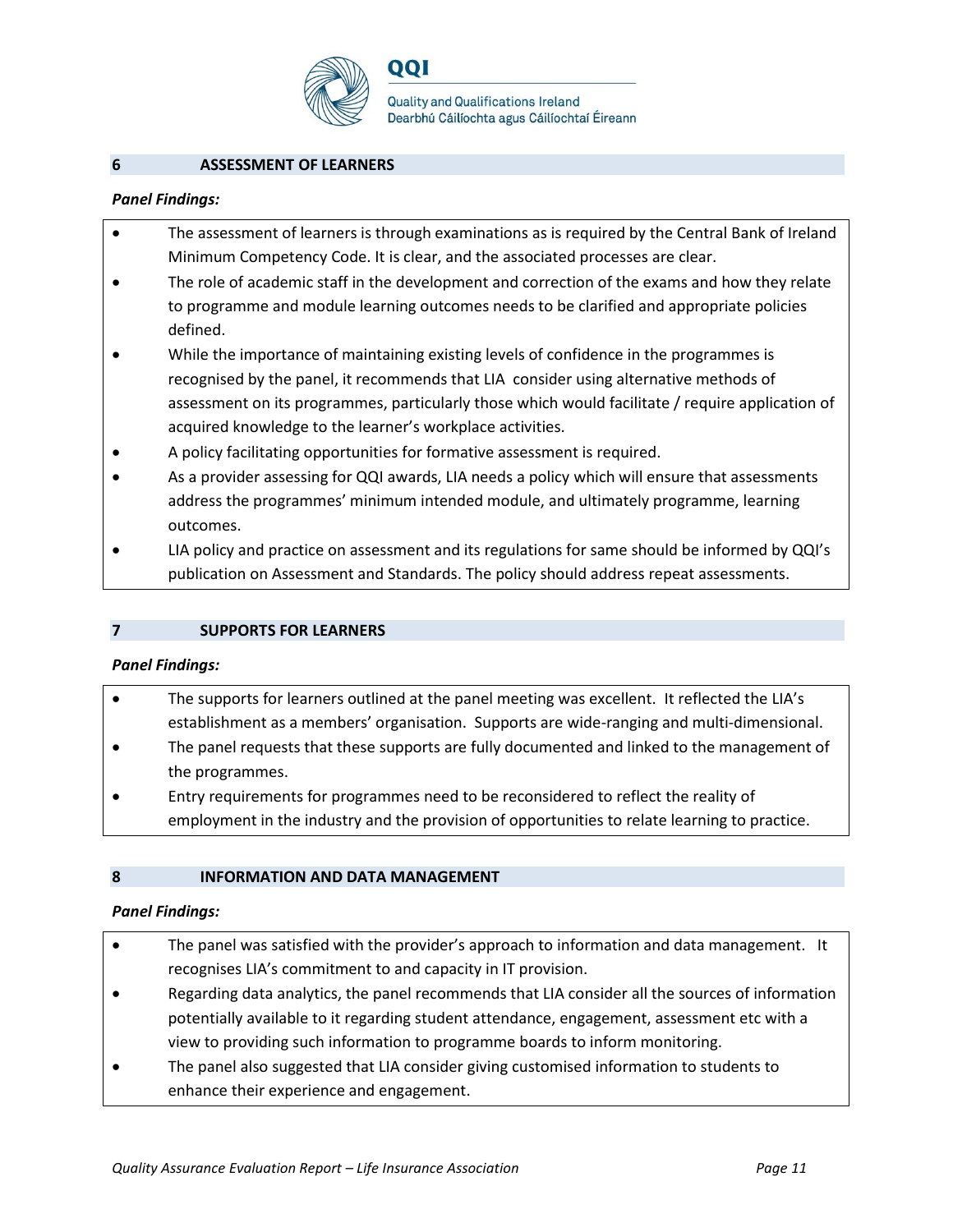

#### **9 PUBLIC INFORMATION AND COMMUNICATION**

#### *Panel Findings:*

The panel was satisfied with the provider's approach to public information and communication.

#### **10 OTHER PARTIES INVOLVED IN EDUCATION AND TRAINING**

#### *Panel Findings:*

The panel recognises that LIA is tightly connected to the industry and to the regulator (CBI) and will need to maintain these connections. This reinforces the need for it also to maintain its academic independence.

#### **11 SELF-EVALUATION, MONITORING AND REVIEW**

#### *Panel Findings:*

- The approach to self-evaluation monitoring and review is unclear and will be part of the development of the academic processes of the provider. At present all this is done by administrative staff who carry out the functions well. The quality of the programme, its teaching, learning and assessment must be monitored and reviewed regularly by academic staff and appropriate provider-owned policies are required.
- A policy setting out how monitoring and review processes are carried out by programme board(s), reported to AC and acted on is required.

## **Evaluation of draft QA Procedures - Overall panel findings**

The panel recognises the reputation and standing in which LIA is held in the financial services industry, its members and peer professional bodies.

It considers that LIA has the potential and willingness to become an independent provider of higher education and training programmes but has identified several mandatory actions, listed in section 6 below, which it should take before that position can be achieved.

The panel recommends that LIA reviews its currently documented structures, policies and procedures with reference to QQI's QA Guidelines and Validation policy, updates them as recommended and reapplies for approval of QA.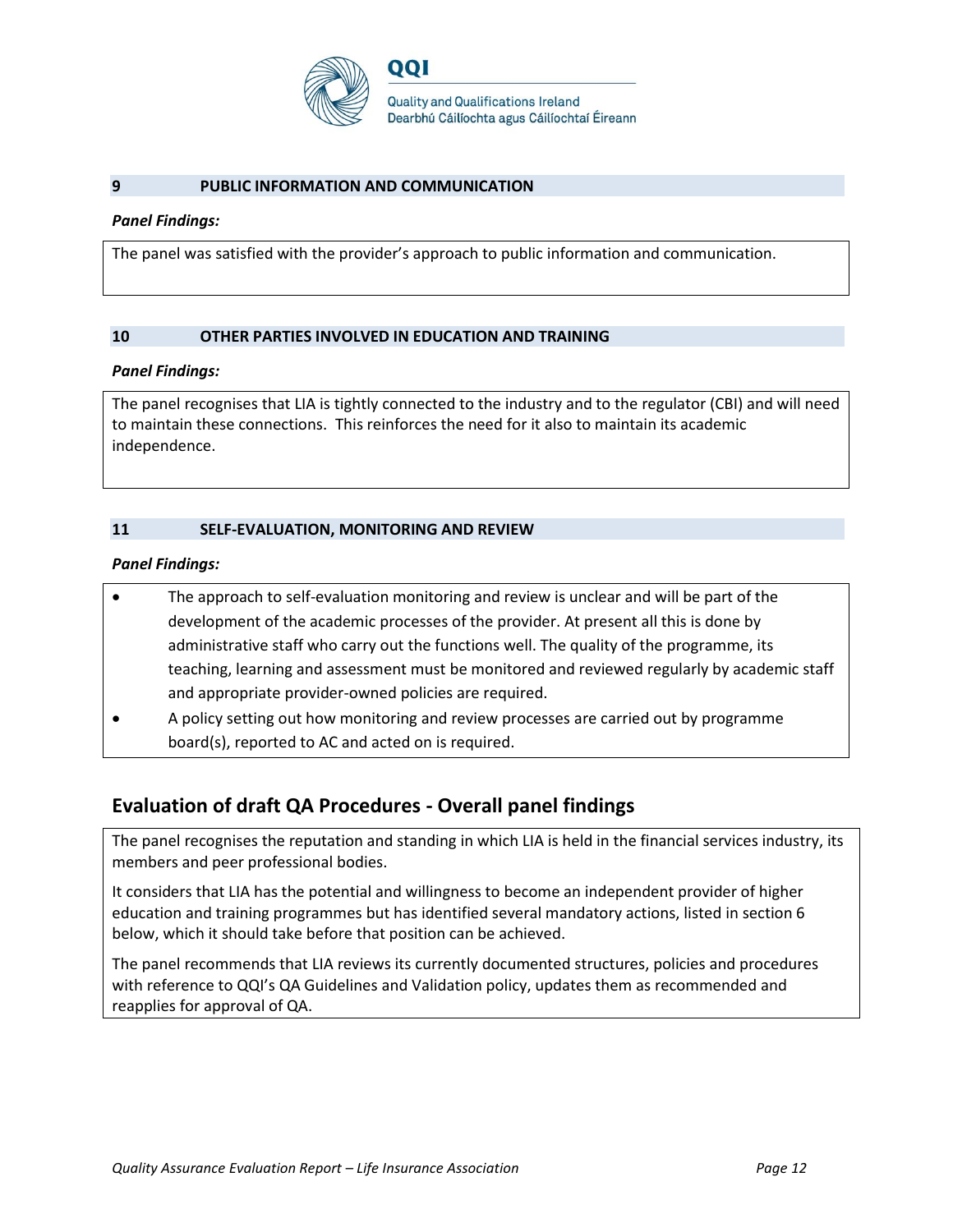

## **Part 6 Changes to Quality Assurance Procedures**

#### **6.1 Mandatory**

| $\sim$ $\sim$ | $\blacksquare$                                                                                  |
|---------------|-------------------------------------------------------------------------------------------------|
|               | board(s), reported to AC and acted on is required.                                              |
| 9.            | A policy setting out how monitoring and review processes are carried out by programme           |
|               | publication on Assessment and Standards.                                                        |
| 8.            | LIA policy and practice on assessment and its regulations for same need to be informed by QQI's |
|               | intended module, and ultimately programme, learning outcomes.                                   |
| 7.            | A policy is required which will ensure that assessments address the programmes' minimum         |
| 6.            | The role of programme board(s) in respect of overall quality assurance needs to be clarified.   |
|               | and reporting inter-relationships of the various components.                                    |
| 5.            | QA documentation should include a clear map of the academic structure, showing the functional   |
|               | reflect the new responsibilities associated with being an independent provider.                 |
| 4.            | The compositions of the Academic Council and Board of Directors need to be refreshed to         |
|               | Manager.                                                                                        |
| 3.            | Revised QA documentation should reflect the critical roles of Registrar and Programme           |
|               | and the Board of Directors need to be clarified.                                                |
| 2.            | The composition of the Academic Council and its relationship to both the Senior Executive Team  |
|               | Policies are required to address all the relevant sections of the guidelines.                   |
|               | Guidelines, explaining how LIA sets and implements policies consistent with those guidelines.   |
| 1.            | The QA manual needs to demonstrate a clearer relationship to the QQI Quality Assurance          |

| While it is recognised that lecturers can be part-time and bring the benefits of industry          |
|----------------------------------------------------------------------------------------------------|
| participation, it is important that key staff responsible for programmes be staff of the provider, |
| whether part-time or full time.                                                                    |

- 2. The panel recommended continued and extended training for authors and lecturers in the use of on line materials and content delivery systems.
- 3. The library of materials available to students needs to be enhanced when access to IOB and UCD libraries is no longer automatic.
- 4. A generic policy on balancing of workload between directed and self-directed learning should be developed which can be applied to the process of module development.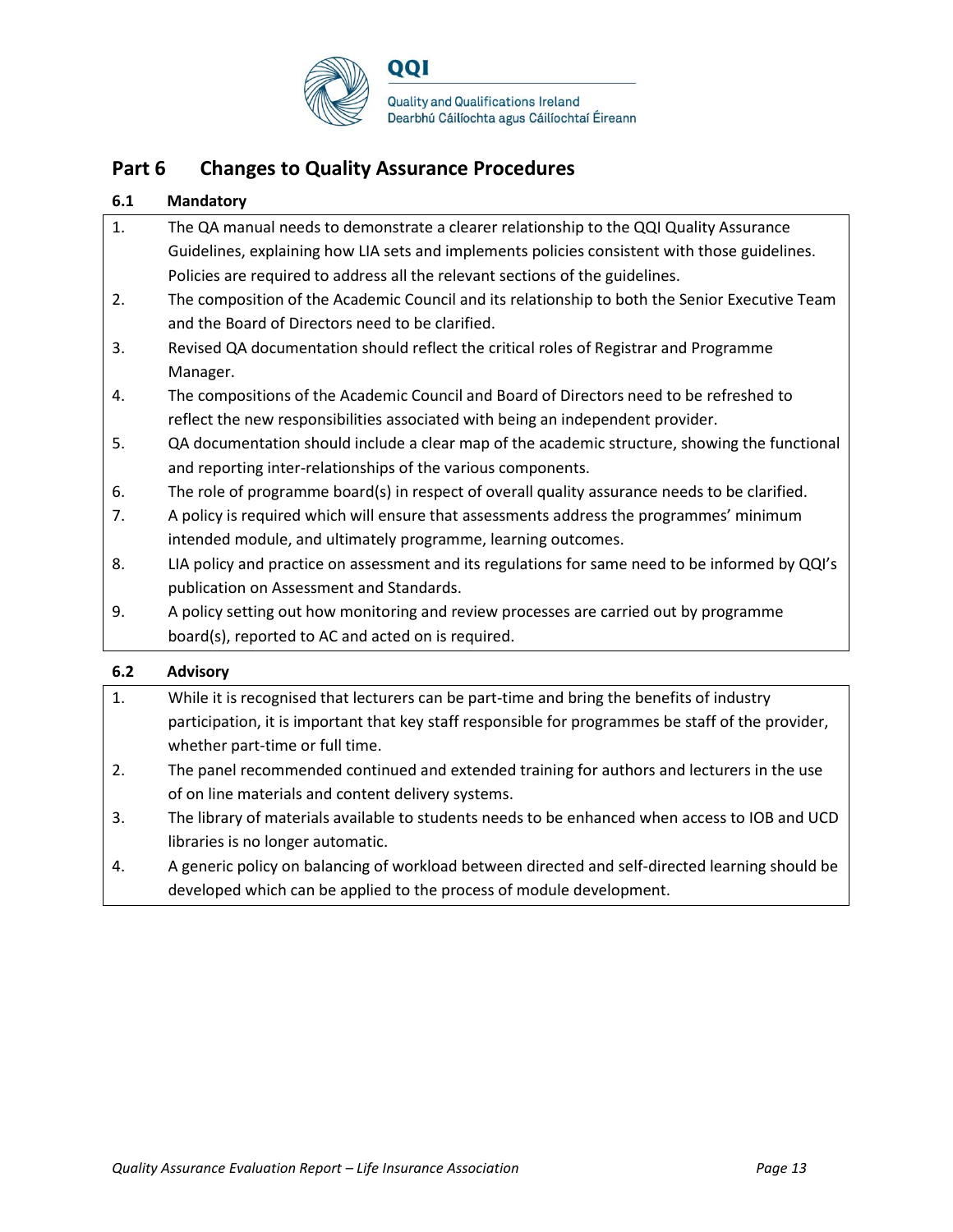

## Part 7 Proposed Approved Scope of Provision for this provider

| $\vert$ NFQ Level(s) – min and max | <b>Award Class(es)</b> | <b>Discipline areas</b>     |
|------------------------------------|------------------------|-----------------------------|
| Level 7                            | Special Purpose        | <b>Business and Finance</b> |

## **Part 8 Approval by Chair of the Panel**

This report of the panel is approved and submitted to QQI for its decision on the approval of the draft Quality Assurance Procedures of Life Insurance Association

Jepanner Signed:

Date: 27 July 2018